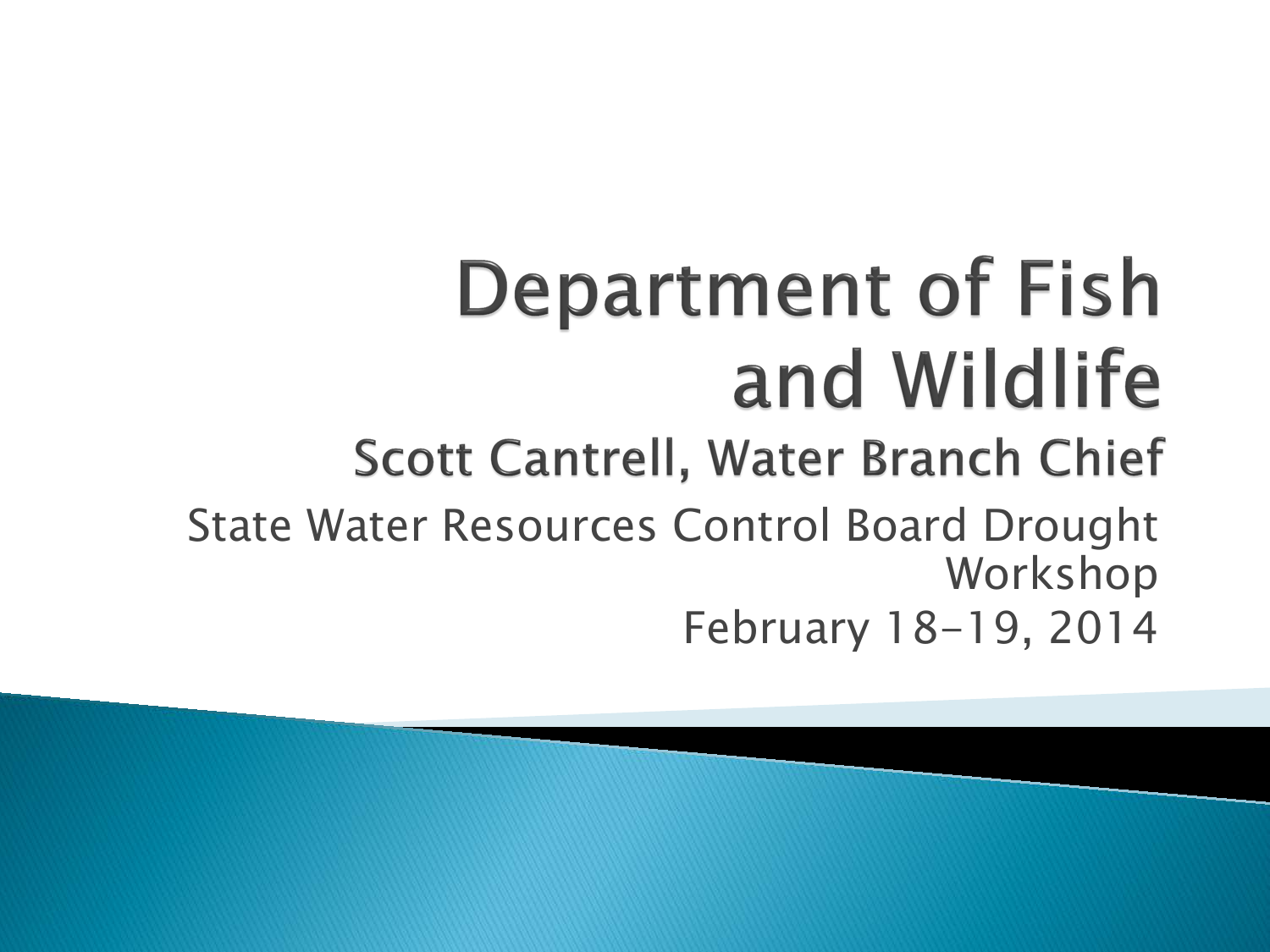## **Change Petition (TUCP)**

- ▶ DFW has been coordinating with DWR and Reclamation (the "Petitioners") from the beginning of this temporary urgency change petition (TUCP) process
- ▶ On February 3, 2014 DFW confirmed ongoing CESA coverage for State Water Project operations under the TUCP, pursuant to existing CDs and Longfin smelt ITP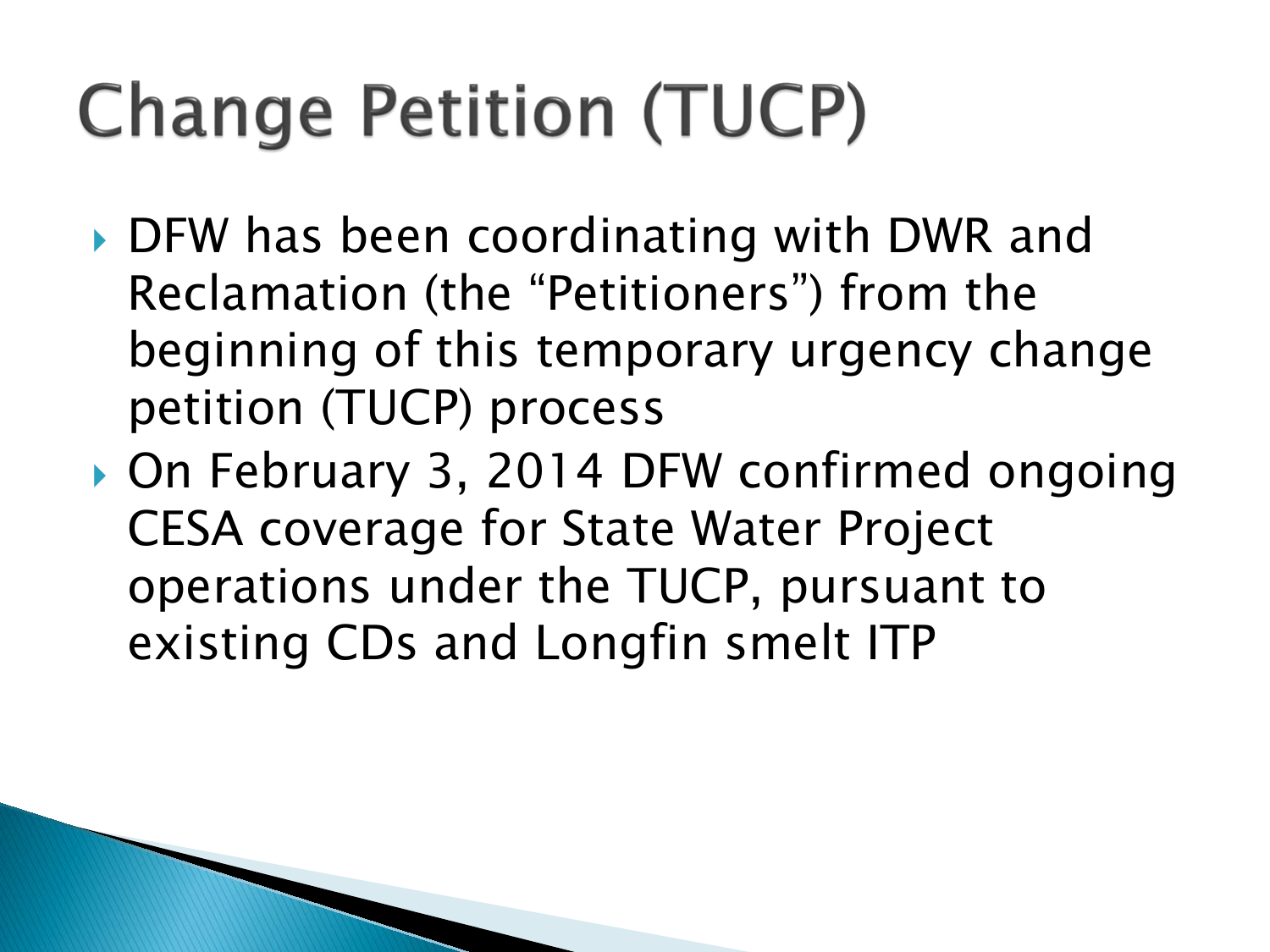▶ Hydrologic conditions and fish data are evaluated with support from existing groups (e.g. WOMT, DOSS, SWG, DCT) to evaluate adverse effects and ensure compliance with BO's and CESA authorizations.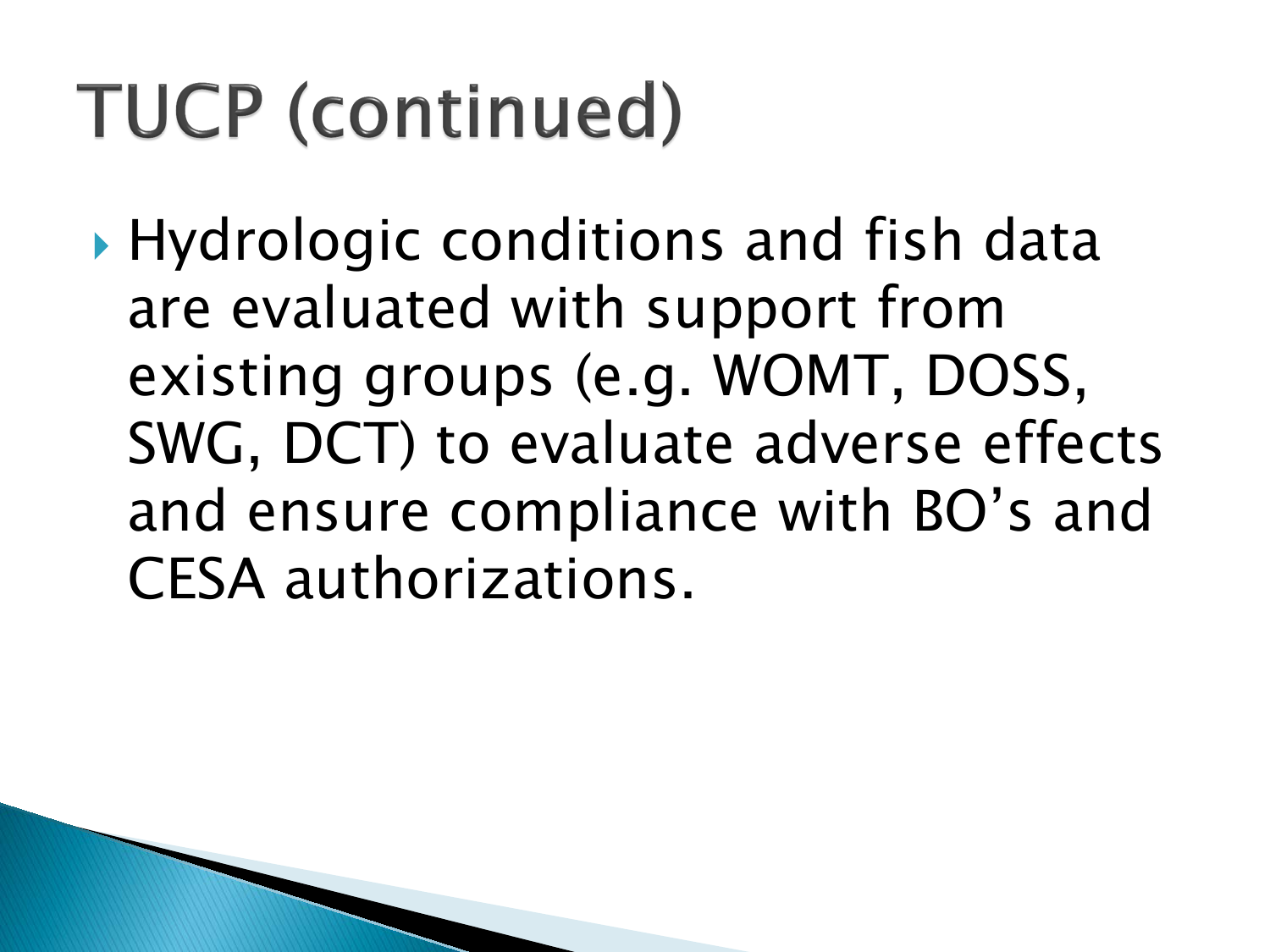- ▶ DFW is providing technical assistance to DWR and Reclamation, along with NMFS and USFWS, to identify potential impacts to aquatic species and available measures to minimize these impacts.
- ▶ Collaborating on the development of fish monitoring protocols and operational triggers for DCC closure based on juvenile fish presence upstream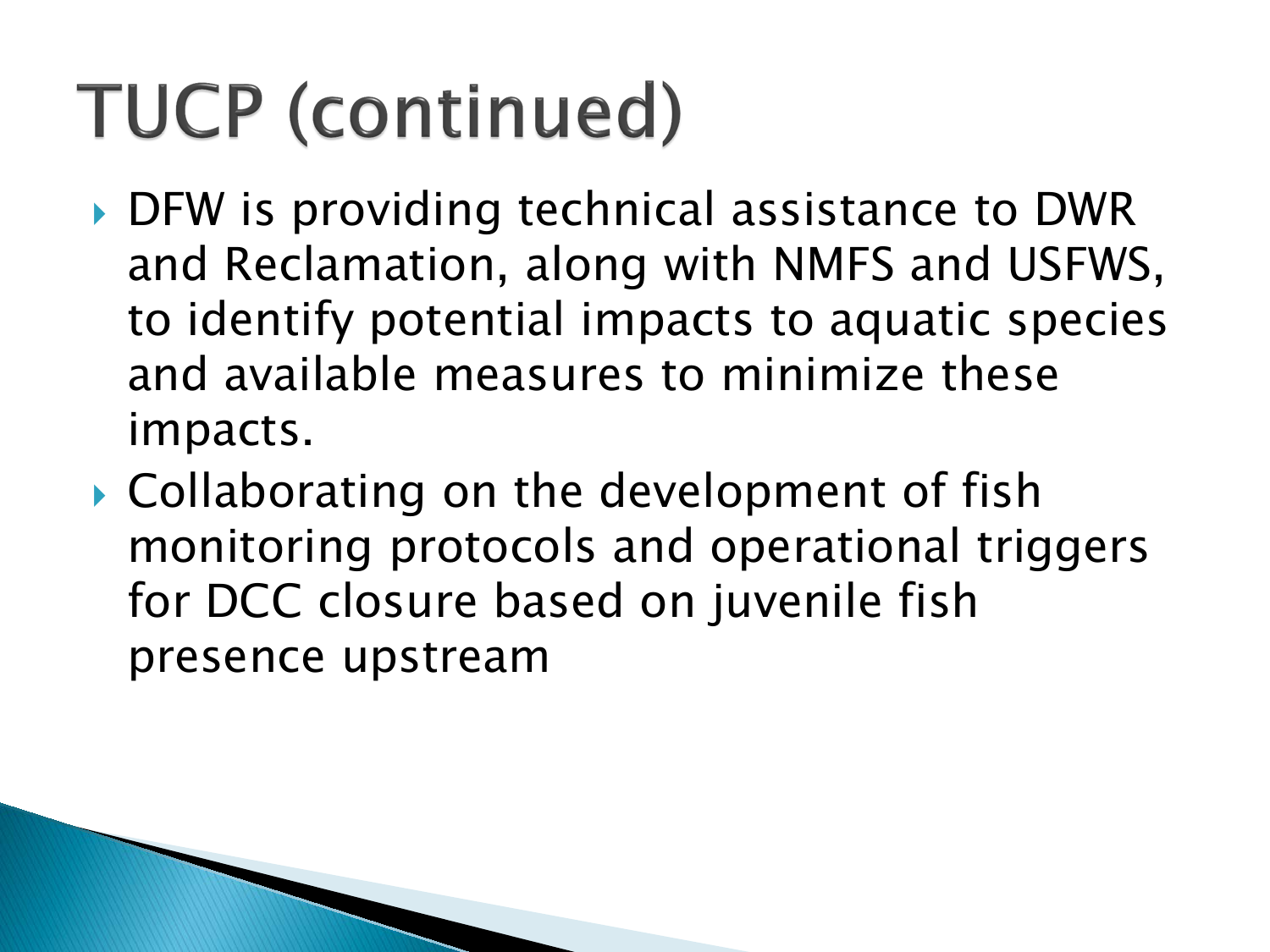- DFW is a member of Real-Time Drought Operations Management Team established by the Order and as required by the USFWS and NMFS approvals
- ▶ Real Time Drought Operations Management Team ensures implementation of the Order and water project operations will not unreasonably affect fish and wildlife and other instream uses of water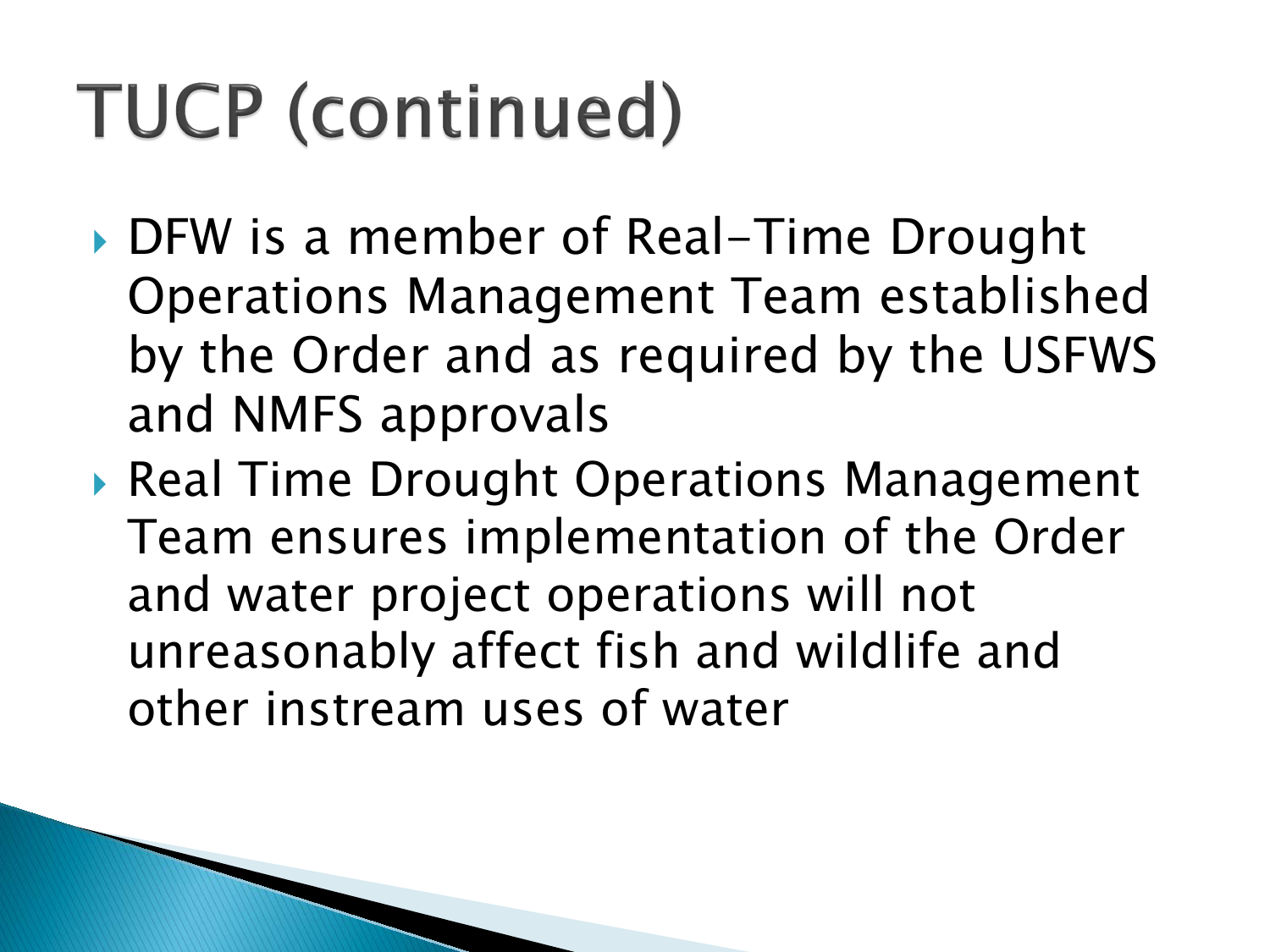- ▶ We are evaluating the short-term and longterm and upstream and downstream habitat needs of fish and wildlife and other instream uses of fish.
- The Order requires the petitioners to continue consulting with the fish agencies on these issues.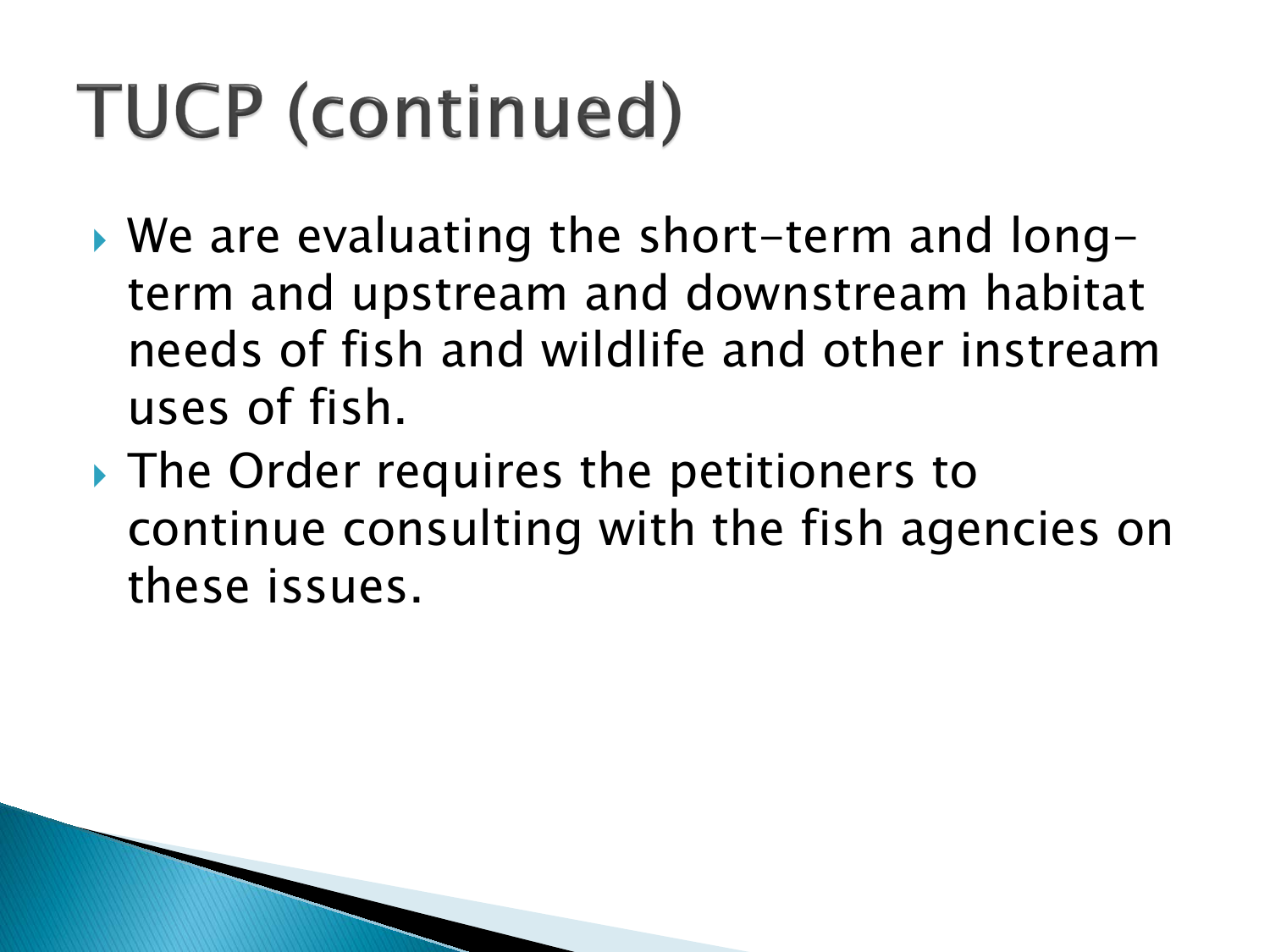## **Related Activities**

- Continued technical assistance to DWR and Reclamation on developing the drought contingency plan for the period March through July.
- ▶ Working with DWR and others on potential in-Delta water quality management actions (temporary barriers) to minimize adverse effects on fisheries.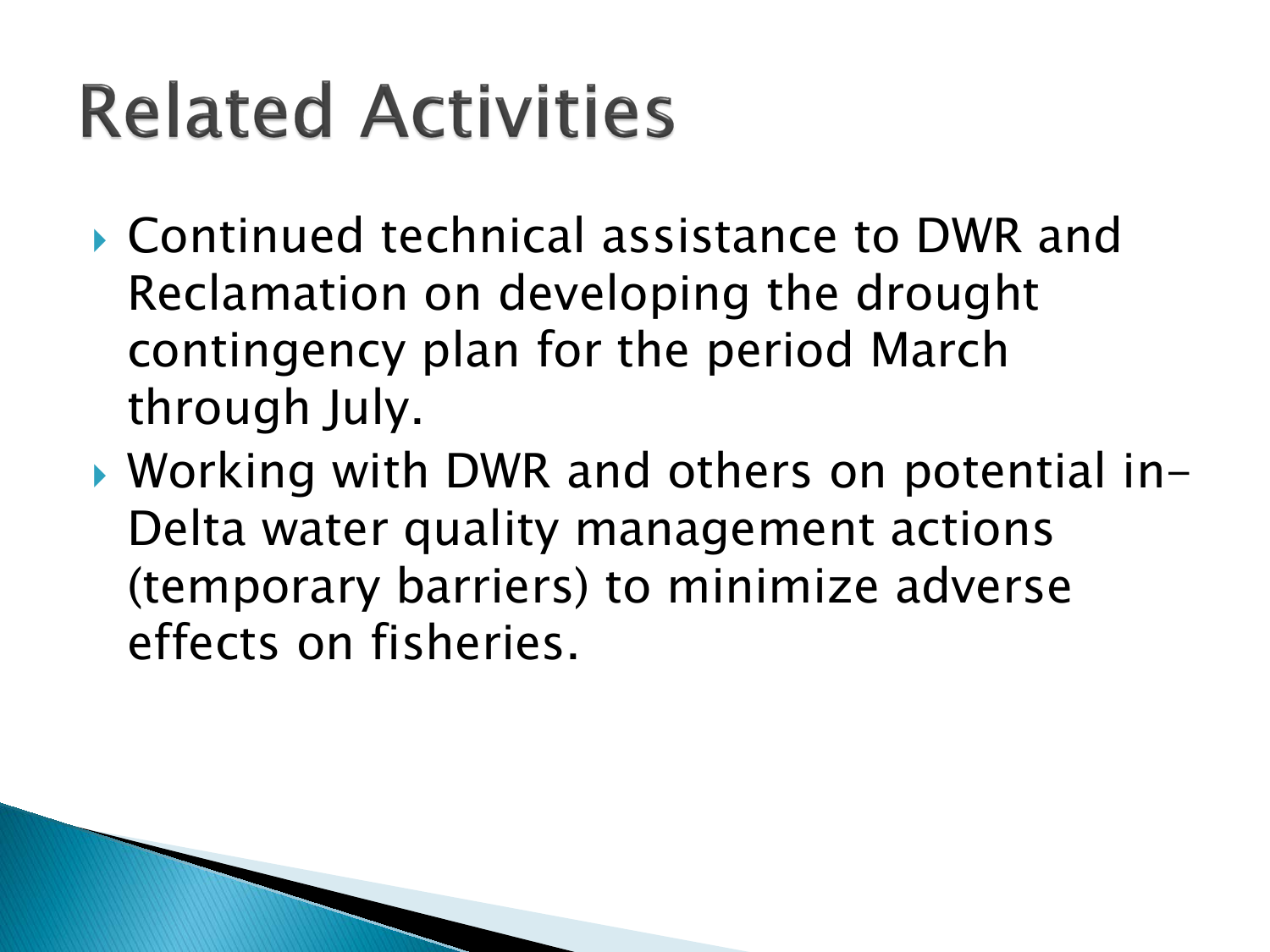## **Related Activities (continued)**

- ▶ Coordinating with the SWRCB on a process to identify and prioritize critical streams in need of protection.
- ▶ Monitoring the effects of drought on Central Valley fish and wildlife species and the habitats upon which they depend.
- ▶ Developing contingency plans to manage reduced water resources for our lands and facilities.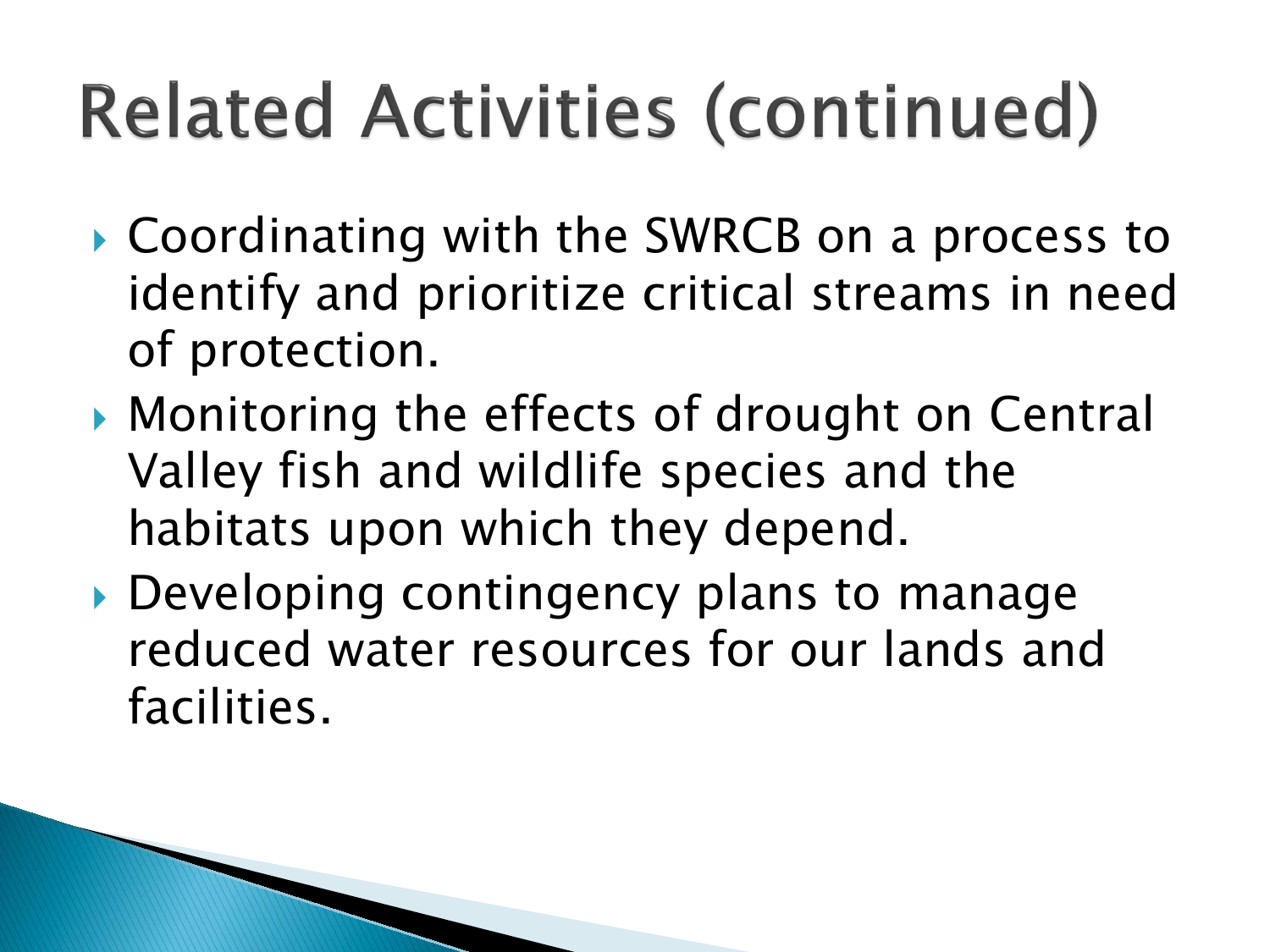## **Related Activities (continued)**

- ▶ Coordinating with DWR and SWRCB to develop approaches to streamline approvals for water transfers.
- ▶ Participating in the Collaborative Science and Adaptive Management Program (CSAMP) as part of Biological Opinion Remand Process
- In the remand process, developing improved tools and monitoring for guiding water operations decision making.